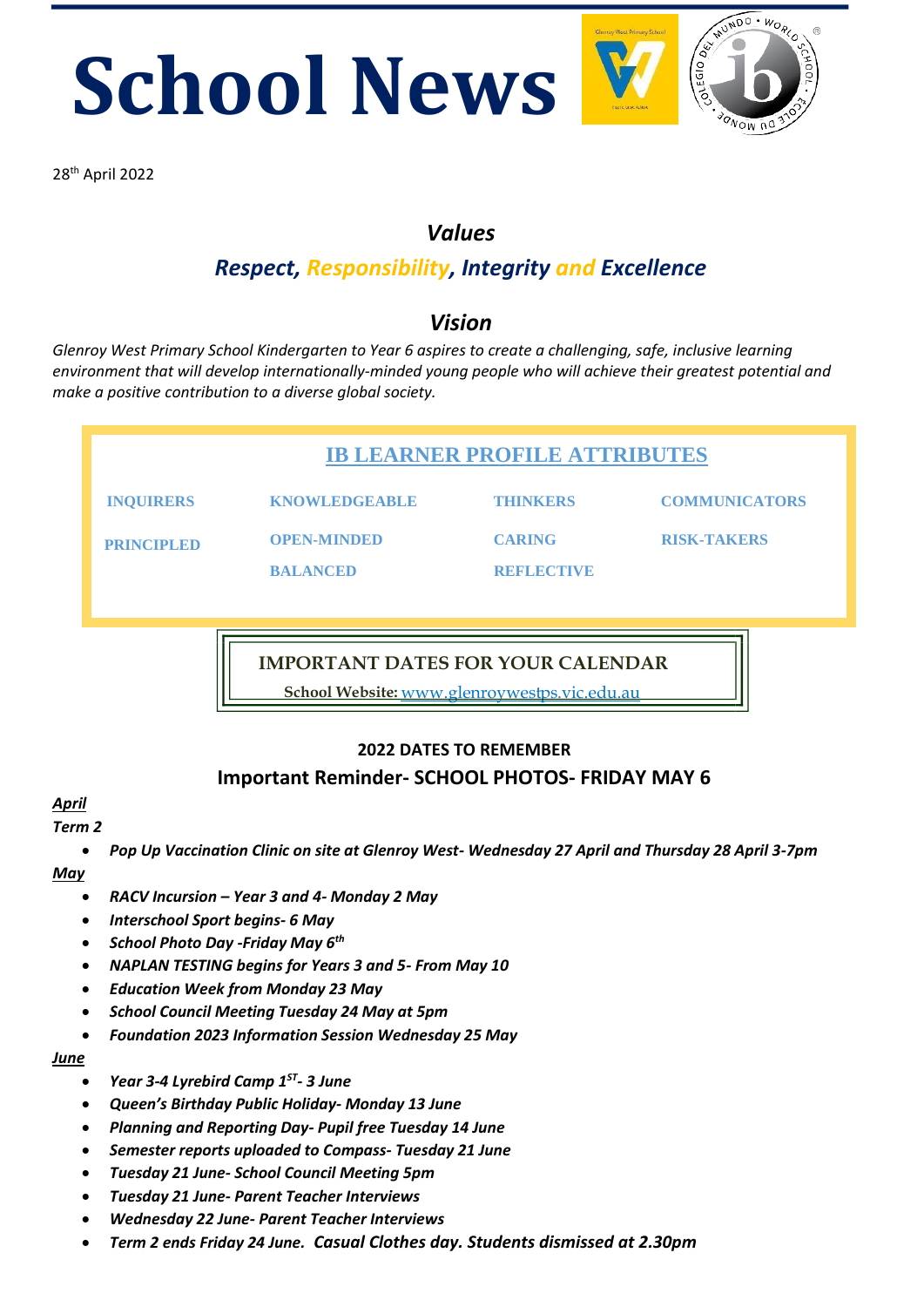*Term Dates 2022 Term 1- 31 January - 8 April Term 2- 26 April- 24 June Term 3- 11 July – 16 September Term 4- 3 October – 20 December*

| <b>PYP LEARNER</b>   | <b>Update from the Principal</b>                                                                    |
|----------------------|-----------------------------------------------------------------------------------------------------|
| <b>PROFILES</b>      | <b>Principal's Message</b>                                                                          |
| <b>ATTRIBUTES</b>    |                                                                                                     |
|                      | Dear Parents & carers,                                                                              |
| As IB learners we    |                                                                                                     |
| strive to be:        | Welcome back to Glenroy West families for the second term of the school year which is a nine        |
| <b>Inquirers</b>     | week term.                                                                                          |
| Knowledgeable        | I hope everyone has had a fabulous holiday as we move into Term 2.                                  |
|                      |                                                                                                     |
| <b>Thinkers</b>      | This is a busy term and as always will be productive so, please ensure you continue to check dates  |
|                      | each week and read any compass posts or notes sent home. Let's look forward to an exciting and      |
| <b>Communicators</b> | rewarding term as we celebrate the continued learning journey of our students together.             |
|                      |                                                                                                     |
| <b>Principled</b>    | <b>Student Enrolments for 2023</b>                                                                  |
|                      | It is very pleasing that high interest is regularly shown in our school. Prospective parents have   |
| <b>Open-minded</b>   | already begun making enquiries about 2023 places for Foundation students. Enquiries will            |
| <b>Caring</b>        | continue throughout the year and will come from local families, those looking to move into the      |
|                      | area and families from further afield. Through these encounters, I gain feedback about Glenroy      |
| <b>Risk-takers</b>   | West and information which clearly indicates that our learning environment and practices are held   |
|                      | in high regard.                                                                                     |
| <b>Balanced</b>      |                                                                                                     |
|                      | If any family has a child to enrol for Foundation 2023, please email the Principal, Pamela Streete  |
| Reflective           | Pamela.Streete@education.vic.gov.au                                                                 |
|                      | or Anita (Enrolment Officer) Antoinette.onzo@education.vic.gov.au as soon as possible.              |
|                      | This is important information which allows us to gauge the number of sibling enrolment places       |
|                      | required before we begin overall school enrolment procedures for 2023.                              |
|                      |                                                                                                     |
|                      | <b>School Tours</b>                                                                                 |
|                      | Again in 2022 these will be carried out on Tuesday and Thursday weekly from 9.30am.                 |
|                      | Approximately 20 minutes duration. Bookings are to be made through the school office on 9306-       |
|                      | 8955.                                                                                               |
|                      | <b>Foundation 2023 Information Night</b>                                                            |
|                      | This will be held on Wednesday 25 May.                                                              |
|                      | This is an open meeting for prospective parents and interested community members and is always      |
|                      | well attended. It is essential therefore that we are aware of numbers attending to allow us to plan |
|                      | for seating and resources. So current parents please spread the word.                               |
|                      |                                                                                                     |
|                      | <b>Enrolment Packs</b>                                                                              |
|                      | Please note the collection of 2023 Enrolment packs are available from the school office.            |
|                      |                                                                                                     |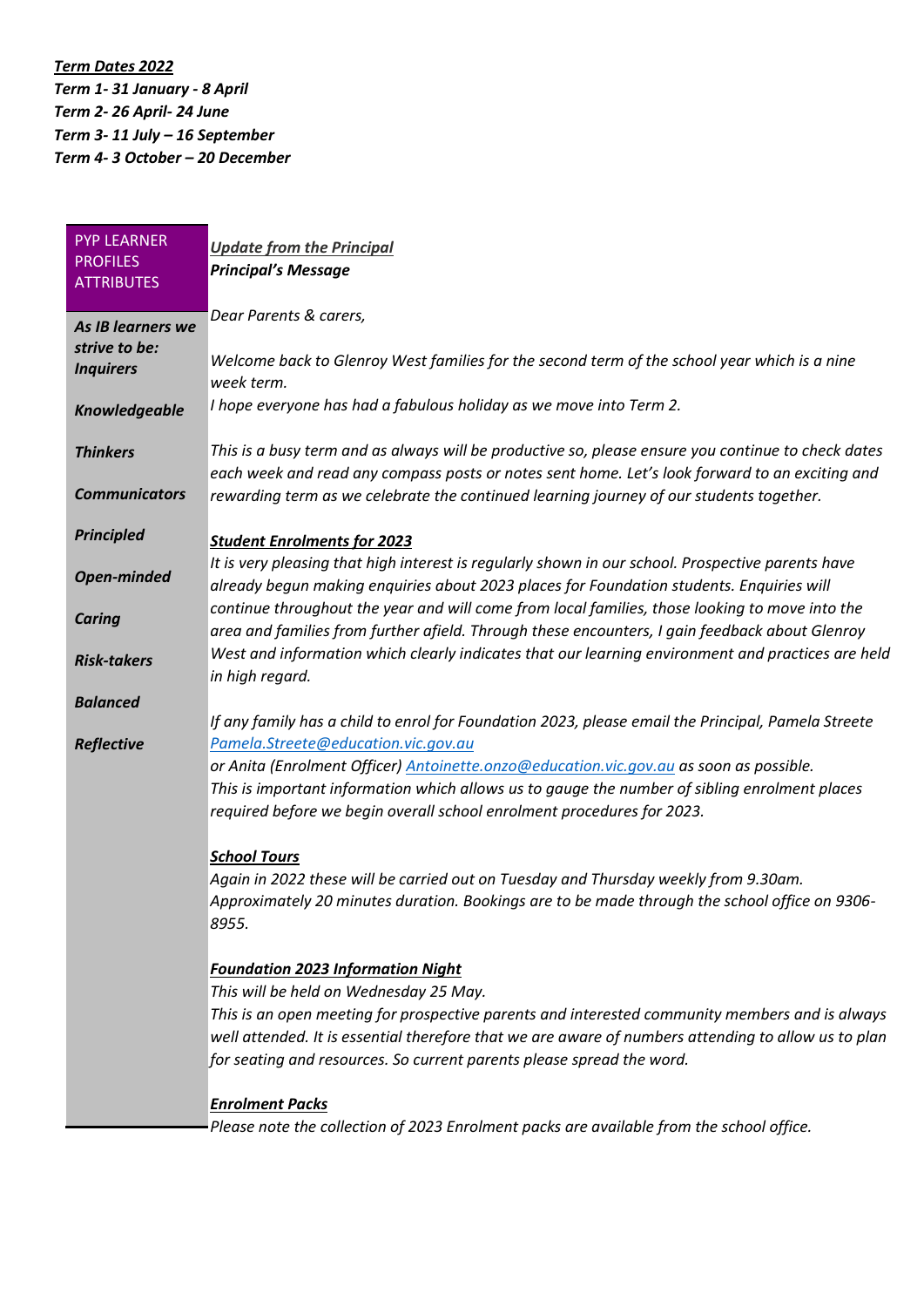#### *ANZAC DAY CEREMONY*

*There was a ceremony conducted by Year 6 students on Tuesday 26 April to acknowledge one of Australia's most important national event marked with an introduction address by leaders, wreath laying, Ode, Last Post and one minute silence. It marks the anniversary of the first military action fought by Australian and New Zealand forces during the First War.* 

#### *Staffing- Term 2*

*A warm welcome to Cihan Karahan (Leading Teacher) and Anudhi Tillekerante (Learning Specialist Numeracy and Year 4 Teacher) who will be joining the Glenroy West team from Tuesday 26 April.*

#### *COVID Update*

#### *Face Masks*

*From Friday 22 April, face masks, while recommended are not required in any school setting. This means students in Years 3 to 6, staff and visitors in primary schools are no longer required to wear face masks. Any student or staff member who wishes to wear a face mask may do so.*

#### *RAT screening program extension*

*The supply of RATS will continue for the first 4 weeks of term 2. Screening is the same as last term. Rapid Antigen testing is voluntary for all primary, secondary and specialist school settings both students and staff. Primary School staff and students- Recommended to test twice weekly (school days).*

#### *Screening Requirements*

*Students and staff who have tested positive for covid-19, and have completed their 7 day isolation period, now do not need to undertake rapid antigen test (RAT) screening for 12 weeks after their released from isolation. This was previously 8 weeks.*

#### *Household contacts*

*Students and staff who are household contacts of a COVID 19 case are no longer required to quarantine. They can return to school as long as they undertake rapid antigen tests 5 times within their 7- day period and wear face masks indoors if they are aged 8 years and above unless they have a valid exemption.*

*I would like to thank all families for working closely with the school in relation to students who are confirmed as COVID positive in the last few weeks. Communicating this information to the school and the Department of Health is extremely important. Please continue to be vigilant in regard to regular testing and the monitoring of symptoms for COVID.*

*'Thank you' Pamela Streete*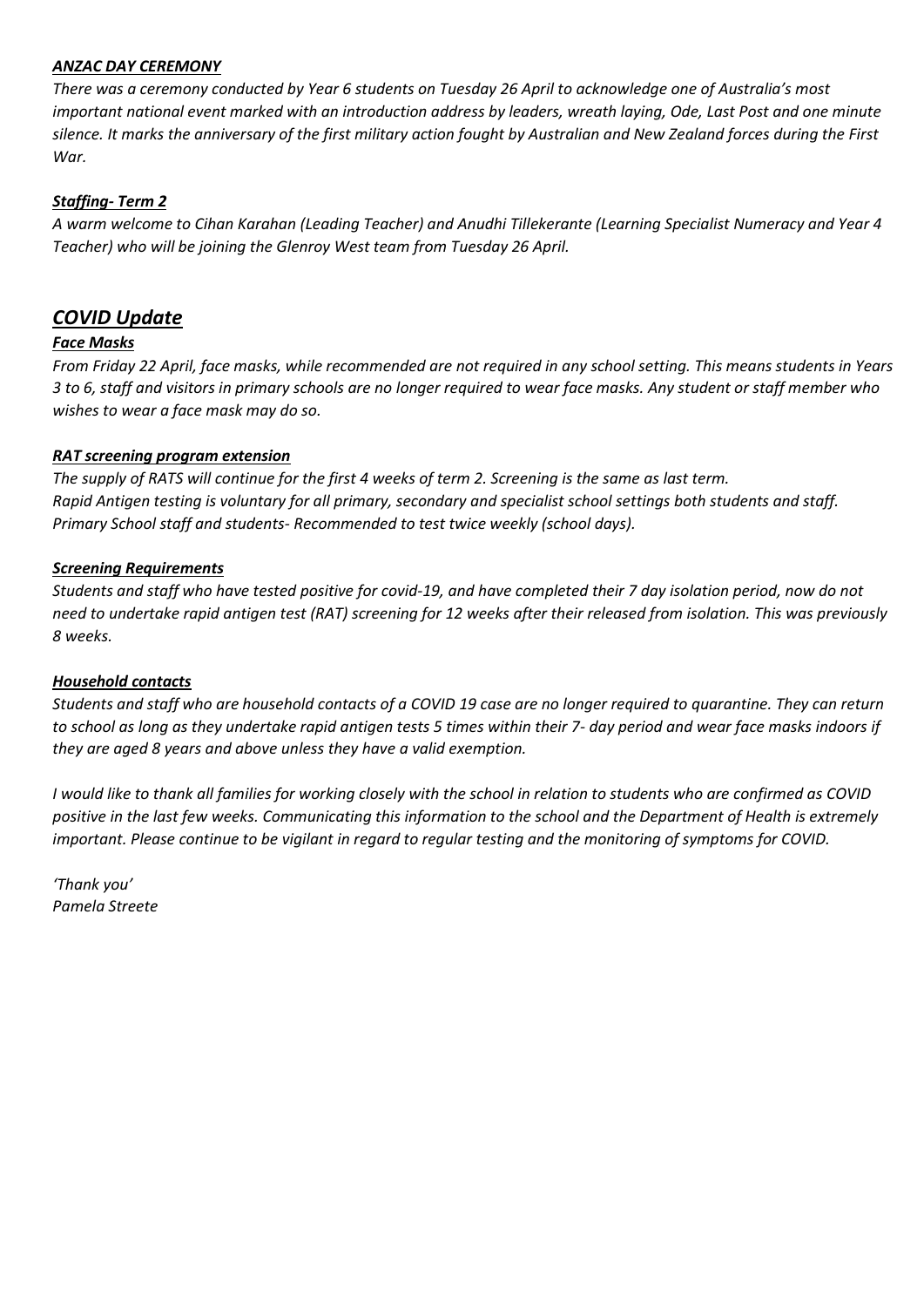#### *NAPLAN- May 10-20th Years 3 and 5*

#### *Two-week period from May 10th - 20th May*

*NAPLAN is a national literacy and numeracy assessment that all students in Years 3, 5, 7 and 9 sit in May each year., It is the only national assessment all Australian students do. NAPLAN assesses the literacy and numeracy skills that students are learning through the school curriculum and allows parents/carers to see how their child is progressing against national standards and over time.*

*Schools are transferring from paper-based to computer-based assessments. All Year 3 students will continue to complete the writing assessment on paper. Online Naplan tests provide more precise results and should be more engaging. One of the main benefits is tailored (adaptive) testing, where the test presents questions which may be more or less difficult depending on a student's responses.*

*Once again NAPLAN for our Year 3 and 5 students will be online for all tests except Year 3 writing. All parents in Years 3 and 5 should have received a brochure regarding the Parent information for 2022.* 

*If you have any questions regarding NAPLAN this year, please don't hesitate to contact me.*

*NAPLAN assesses literacy and numeracy skills that students are learning through their regular school curriculum. Students sit assessments in writing, reading, conventions of language (spelling, grammar and punctuation) and numeracy. Questions will assess content linked to the Australian Curriculum: English and Mathematics. To find out more information about NAPLAN, visit nap.edu.au*

#### *Great moments I noticed this week:*

- *Thank you to students and their families for arriving at school punctually and using the appropriate school crossings.*
- *Thank you to all the students who are wearing the correct Glenroy West uniform with pride and respect for our values from first day of term 2*
- *Thank you to Mr. Hutchinson and Student Leaders for conducting the ANZAC Ceremony*
- *Thank you to all students, staff and families for an excellent start to Term 2.*

*Sincerely, Kindest regards,*

*Pamela Streete Principal* 

#### *PREMERS READING CHALLENGE 2022*

#### *Miss Luke is overseeing the Premiers Reading challenge for 2022.*

*The Premiers Reading Challenge has begun, and we are hoping to have many more students complete the challenge this year. Please speak to your child's teachers or Miss Luke if you require information. [Maureen.Luke@education.vic.gov.au](mailto:Maureen.Luke@education.vic.gov.au)*

#### *EVERY DAY COUNTS!*

#### *ATTENDANCE RESEARCH FACTS*

#### *Did you know that research shows that higher student attendance at school is associated, on average, with higher student achievement.*

*Regular school attendance will mean that your child has a better chance in life. Your child will achieve better when they go to school all day, every day. They will:*

- *Learn better*
- *Make friends*
- *Be happier*
- *Have a brighter future.*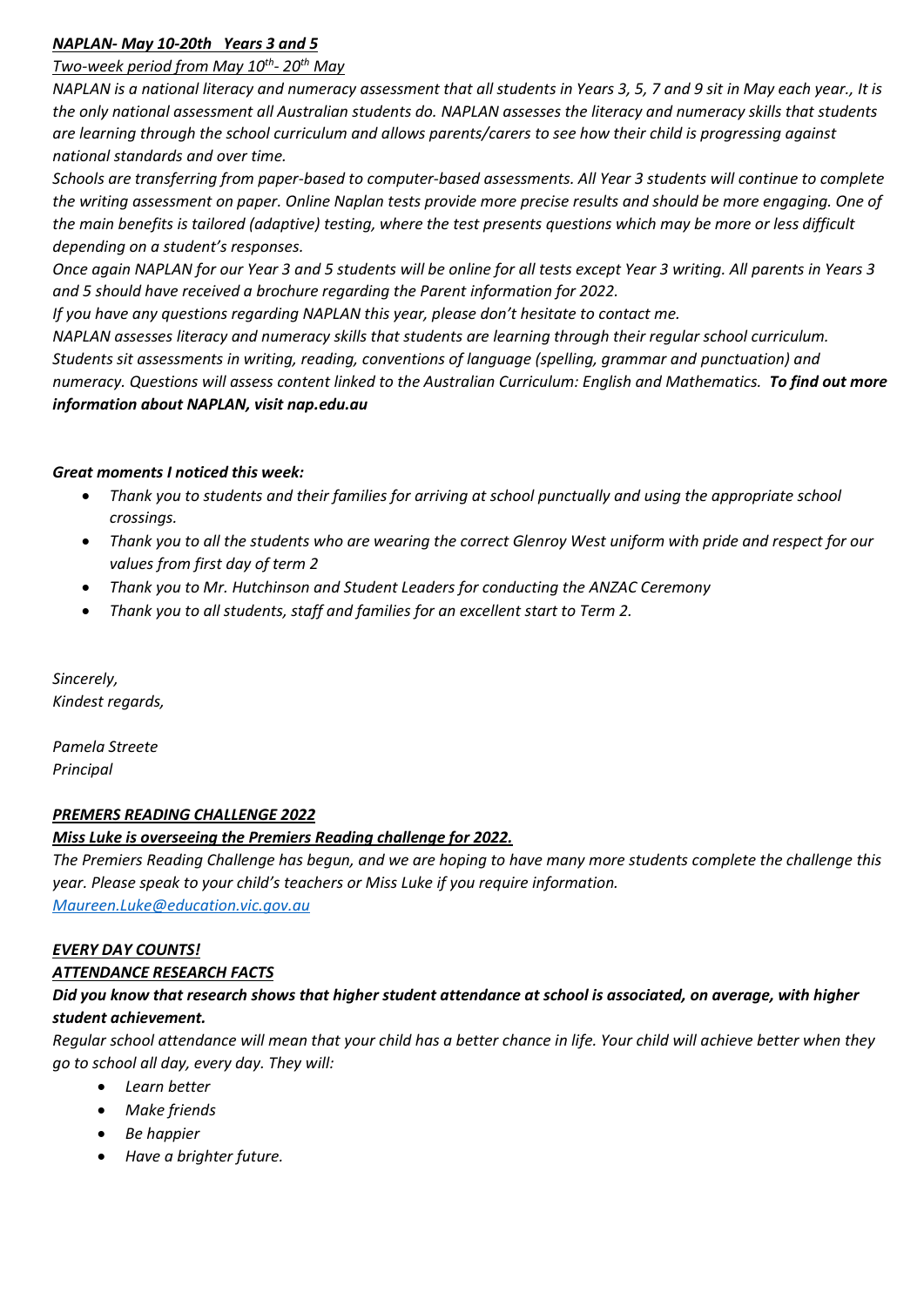#### *Attendance*

#### *EVERY DAY COUNTS! A HEALTHY SCHOOL CULTURE!*

*Must I send my child to school every day?*

*Yes unless:*

- *Your child is too sick or injured to go to school*
- *Your child has an infectious disease*
- *The school principal is provided with any other genuine and acceptable reason for absence.*

#### *ATTENDANCE MATTERS- EVERY DAY COUNTS………….*

#### *Why does Attendance Matter?*

#### *Every day counts in a child's academic life. The primary rationale for high-quality attendance is the relationship between attendance and student achievement.*

*A missed school day is a lost opportunity for students to learn, in this era of increased accountability for states and schools.* 

*Research shows that attendance is an important factor in student achievement.* 

*Students who attend regularly have been shown to achieve at higher levels than students who do not attend have regular attendance.* 

*Poor attendance has serious implications for later outcomes as well.* 

*We have reviewed our Attendance policy and process this year - please see attached on the webpage. Our school does an excellent job monitoring the attendance and punctuality of all students however there are a small number of students who continue to arrive 'late' and those with chronic absenteeism. The DET has raised the attendance of all students as a continued focus for 2022.*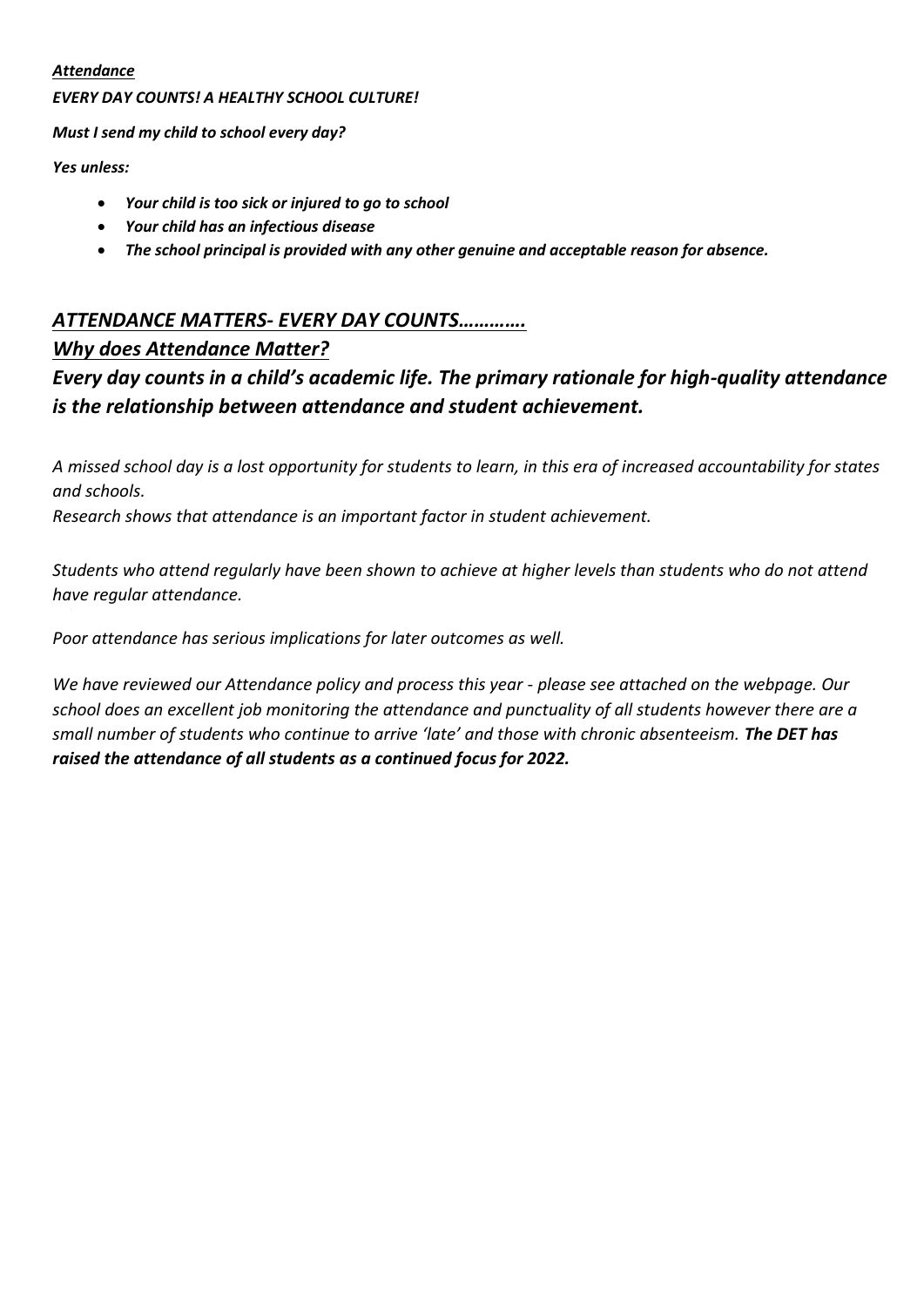

| Mrs Streete<br>Principal             | For demonstrating the IB Learner Profile of 'Courageous' by listening to<br>others and seeking their opinions with mutual respect. Well Done. | Natalija<br>Marwah |
|--------------------------------------|-----------------------------------------------------------------------------------------------------------------------------------------------|--------------------|
| <b>Foundation A</b><br>Ms Chen       | For being courageous and sharing her ideas during class discussions.                                                                          | Tahlia             |
| <b>Foundation B</b><br>Mrs Silveira  | For being courageous when he did his best writing and drawing<br>independently.                                                               | Jaswin             |
| Foundation C<br>Ms Eyigun            | For being courageous and sharing her ideas in reading.                                                                                        | Misan              |
| 1A<br>Ms Tiwana                      | For being courageous and sharing her ideas in reading.                                                                                        | Shriya             |
| 1B<br>Mrs Zambara                    | For being courageous and sharing his ideas in writing.                                                                                        | Aric               |
| 2A<br>Ms Webster                     | For being courageous and sharing her ideas in reading.                                                                                        | Marwah             |
| 2B<br>Mr Shields                     | For being courageous in class and regularly.                                                                                                  | Sara               |
| 3A<br>Ms McLure                      | For being courageous and having a go with technology.                                                                                         | Arya               |
| 3B<br>Ms Wheeler                     | For being courageous and having a go all learning tasks.                                                                                      | Bhashvika          |
| 4Α<br>Ms Mendham                     | For displaying courage as she has been challenged by tasks after<br>returning from a long holiday.                                            | Avneet             |
| 4B<br>Mrs Brandecker<br>Mrs Kyriacou | For the courage to step away from disruptions and trying his best to<br>engage in classroom activities.                                       | Daniel             |
| 5/6A<br>Ms Bryers                    | For being courageous when sharing his writing,                                                                                                | Akshit             |
| 5/6B<br>Mr Hutchison                 | For being courageous and trying out new strategies in numeracy.                                                                               | Noah               |
| 5/6C<br>Mr Jardine                   | For being courageous when trying out new things in her groups.                                                                                | Harleen            |
| PE<br>Mr Cruz                        | For being courageous in all class activities and always giving her best.                                                                      | Prisha             |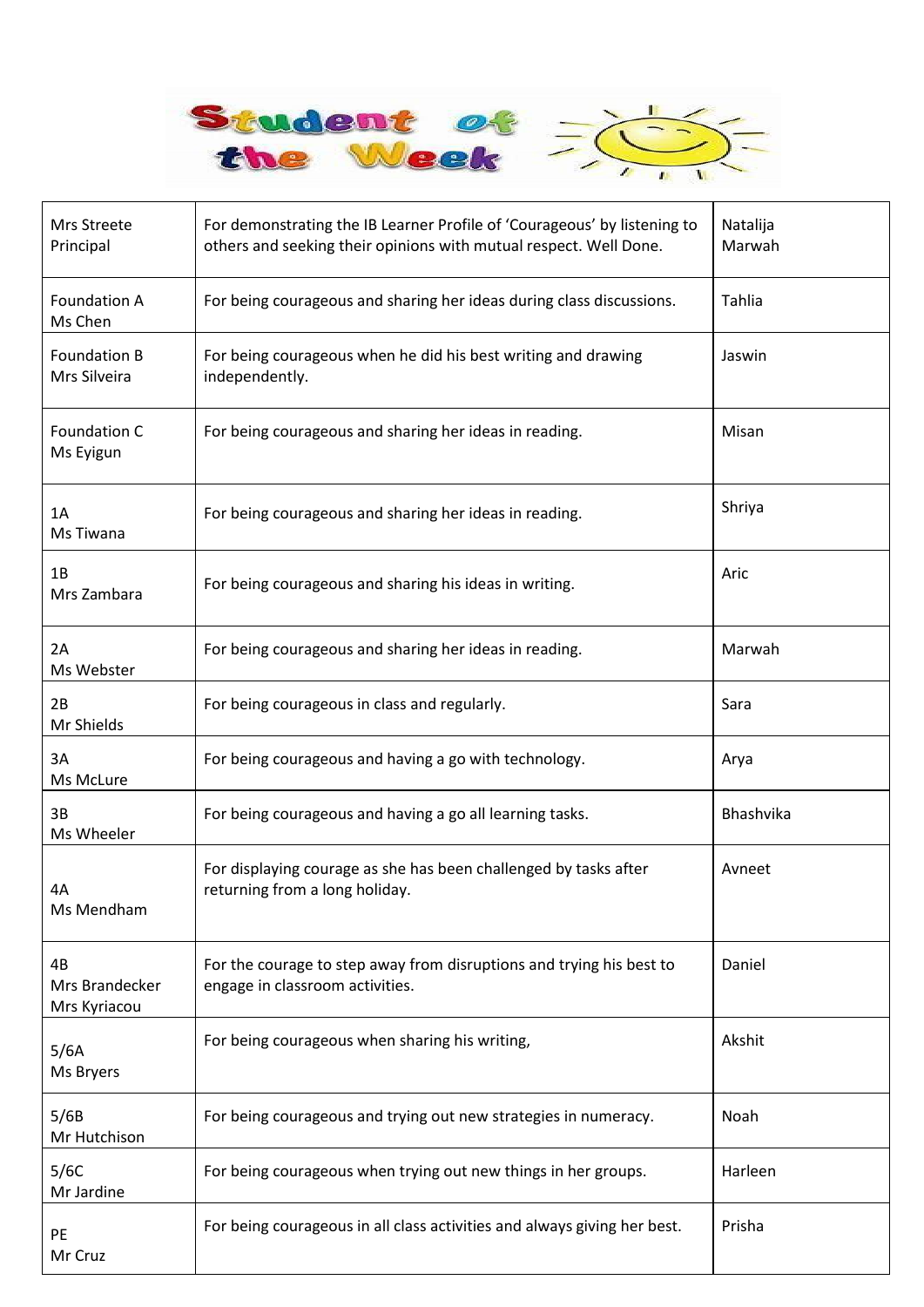## *The New Child Safe Standards*

New Ministerial Order No. 1359 sets out the specific actions that schools need to take to meet the child safe standards. The new Standards set out minimum requirements and outline the actions organisations must take to keep children and young people safe. They provide more clarity for organisations and are more consistent with Standards in the rest of Australia.

The standards will promote cultures where protecting children from abuse is part of everyday thinking and practice in organisations.

The Child Safe Standards set out to create safe places for children to fully and actively participate in the life of the community benefiting everyone. Glenroy West Primary School will ensure that the children in its care are protected to the best of its ability and in line with their duty of care and the compulsory child safe standards.

The school will continually review child safety policies, procedures and practices to comply with the new Standard and ensure that families, carers and the community are informed about the school's operations and governance.

**Glenroy West Primary School is committed to Child Safety** – this a reminder to our existing community members and for the benefit of our new families to our school this year.

As a community we want children to be safe, happy and empowered. We support and respect all children, as well as our staff and volunteers. We are committed to the safety, participation and empowerment of all children. There is zero tolerance of child abuse, and all allegations and safety concerns will be treated very seriously and consistently with our robust policies and procedures. We meet our legal and moral obligations to contact authorities when we are worried about a child's safety, which we follow rigorously.

Glenroy West Primary School is committed to preventing child abuse and identifying risks early, and removing and reducing these risks. We have robust human resources and recruitment practices for all staff and volunteers. Our school is committed to regularly training and educating our staff and volunteers on child abuse risks. As a community we support and respect all children, as well as our staff and volunteers. We are committed to the cultural safety of Aboriginal and Torres Strait Islander children, the safety of children from culturally and/or linguistically diverse backgrounds, and to providing a safe environment for vulnerable children and children with a disability. Glenroy West Primary School has specific policies, procedures and training in places that support our leadership team, staff and volunteers to achieve these commitments.

#### At Glenroy West Primary School:

- Everyone connected to our school can help children be safe.
- We have zero tolerance for any abuse of children.
- We already have policies and processes in place to protect the care, safety and welfare of children. These are being strengthened to ensure a zero-tolerance approach to child abuse. As policies are ratified at school council, they will be made available to your through the newsletter and on our web page.
- Our Child Safe Policy is on our website with a suite of information for families, carers and the community
- There will be clear boundaries about how adults in our school community may interact with the children here set out in our school's Child Safe Code of Conduct. This too is on the website.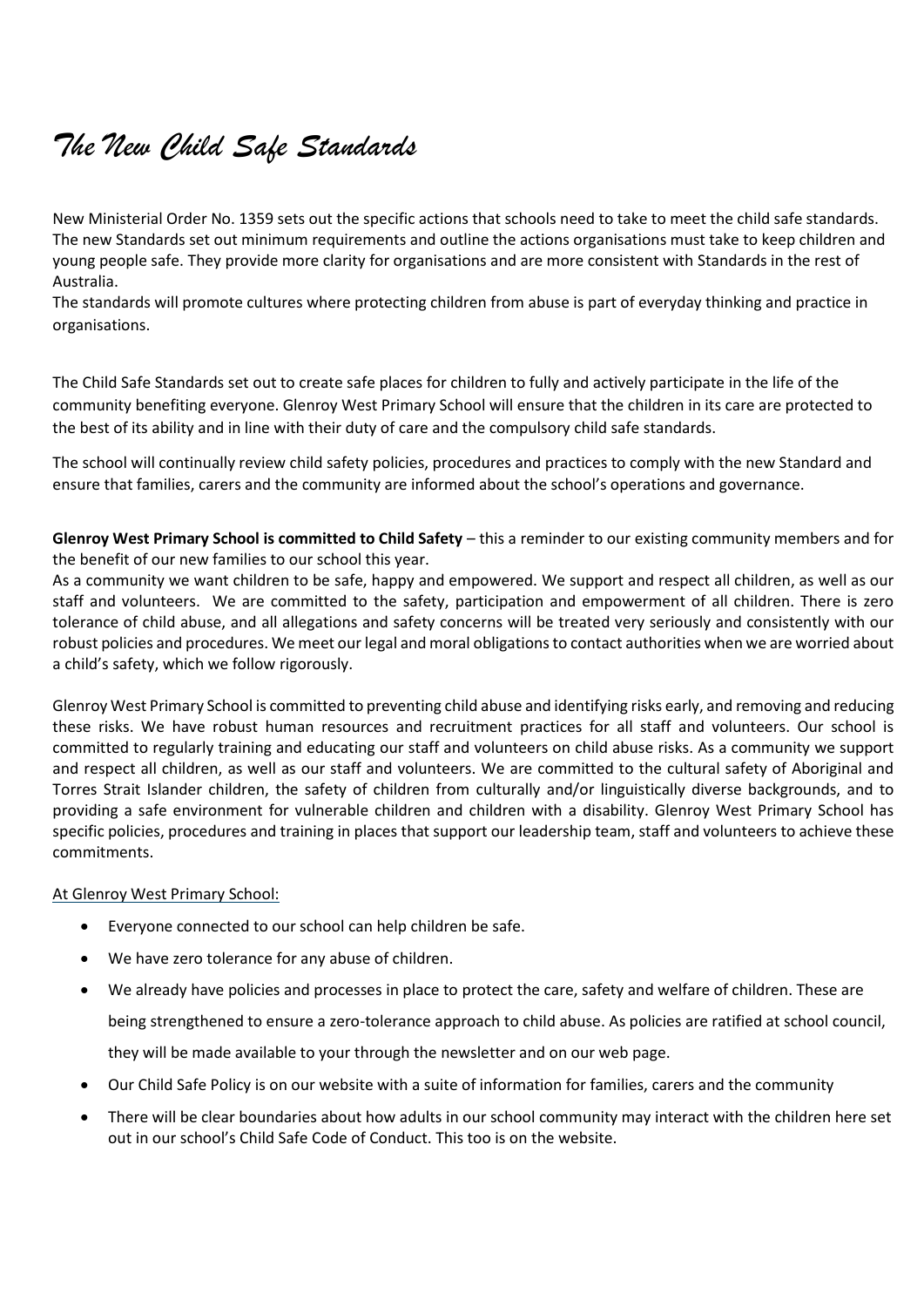Keeping children safe is everyone's responsibility. Different people at our school have different roles and responsibilities for ensuring children's safety. *Pam Streete, Anne Kyriacou and Lisa Brandecker* **are the school's Child Safety Officers.** However, all staff are responsible for the safety of all children but there needs to be one key person who will undertake the roles listed below.

#### **Key activities of a school child safety officers**

#### Provide authoritative advice

- Act as a source of support, advice and expertise to staff on matters of child safety.
- Liaise with the principal and school leaders to maintain the visibility of child safety.
- Lead the development of the school's child safety culture, including being a child safety champion and providing coordination in communicating, implementing, monitoring, enhancing and reporting on strategies to embed a culture of child safety.

#### Raise awareness

- Ensure the school's policies are known and used appropriately.
- Ensure the school's child safety policy is reviewed in the context of school self-evaluation undertaken as part of the school accountability framework.
- Ensure the child protection policy is available publicly and parents are aware of the fact that referrals about suspected abuse or neglect may be made and the role of the school in this.
- Be alert to the specific needs of children in need, those with special educational needs and young carers.
- Encourage among all staff a culture of listening to children and taking account of their wishes and feelings in any measures to protect them.

#### Train

- Being authoritative in providing advice by:
	- $\circ$  keeping their skills up to date with appropriate training carried out every two years
	- $\circ$  having a working knowledge of how the Department of Families, Fairness and Housing (DFFH) and Community Service Organisations conduct a child protection case conference to be able to attend and contribute to these effectively when required to do so
- Be able to keep detailed, accurate, secure written records of concerns and referrals.
- Ensure each member of staff has access to and understands the school's child safety policy and procedures, especially new and part time staff.
- Make sure staff are aware of training opportunities and the latest DFFH and DET policies and guidance.

If you require any information or would like to know more, please contact the school.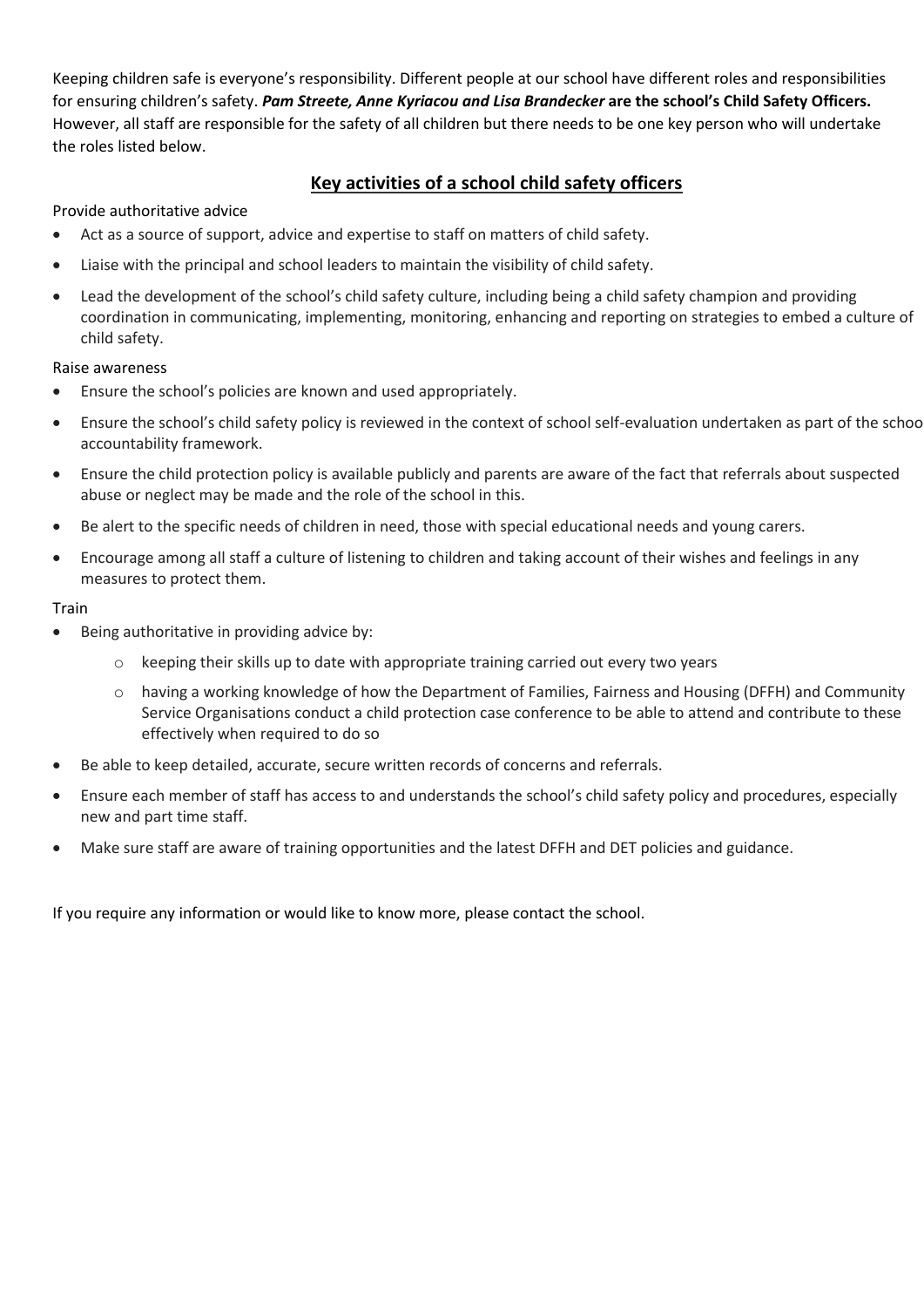

# **17 (B)** Glenroy West



## **School Wide Positive Behaviour Support Newsletter**

School Wide Positive Behaviour Support (SWPBS) is grounded in the science of behaviour known as Applied Behaviour Analysis (ABA). Applied Behaviour Analysis focuses on making changes to the learning environment to lead to changes in behaviour – changes to improve a student's quality of life.

This science has researched the necessary changes to the learning environment that support the development of:

- motivation
- self-regulation
- perseverance
- social competence

It is the same conditions that motivate us to behave in socially acceptable wats that also motivate us to behave in socially unacceptable ways. Changing out environment prevents problem behaviour and encourages expected behaviour.

When we talk about changing the environment, this could refer to a number of diffident things including:

- the physical environment
- timing of activities
- how requests and instructions are given or
- adjusting transitions.

As educators, Glenroy West Primary School recognises that all behaviour occurs for a reason and take this into account when determining our response.

When we identify the function or purpose of inappropriate student behaviours, we can intervene more effectively by enabling the students to get what they need in more appropriate ways. This often means that adults need to adjust their thinking, their approach, and interventions.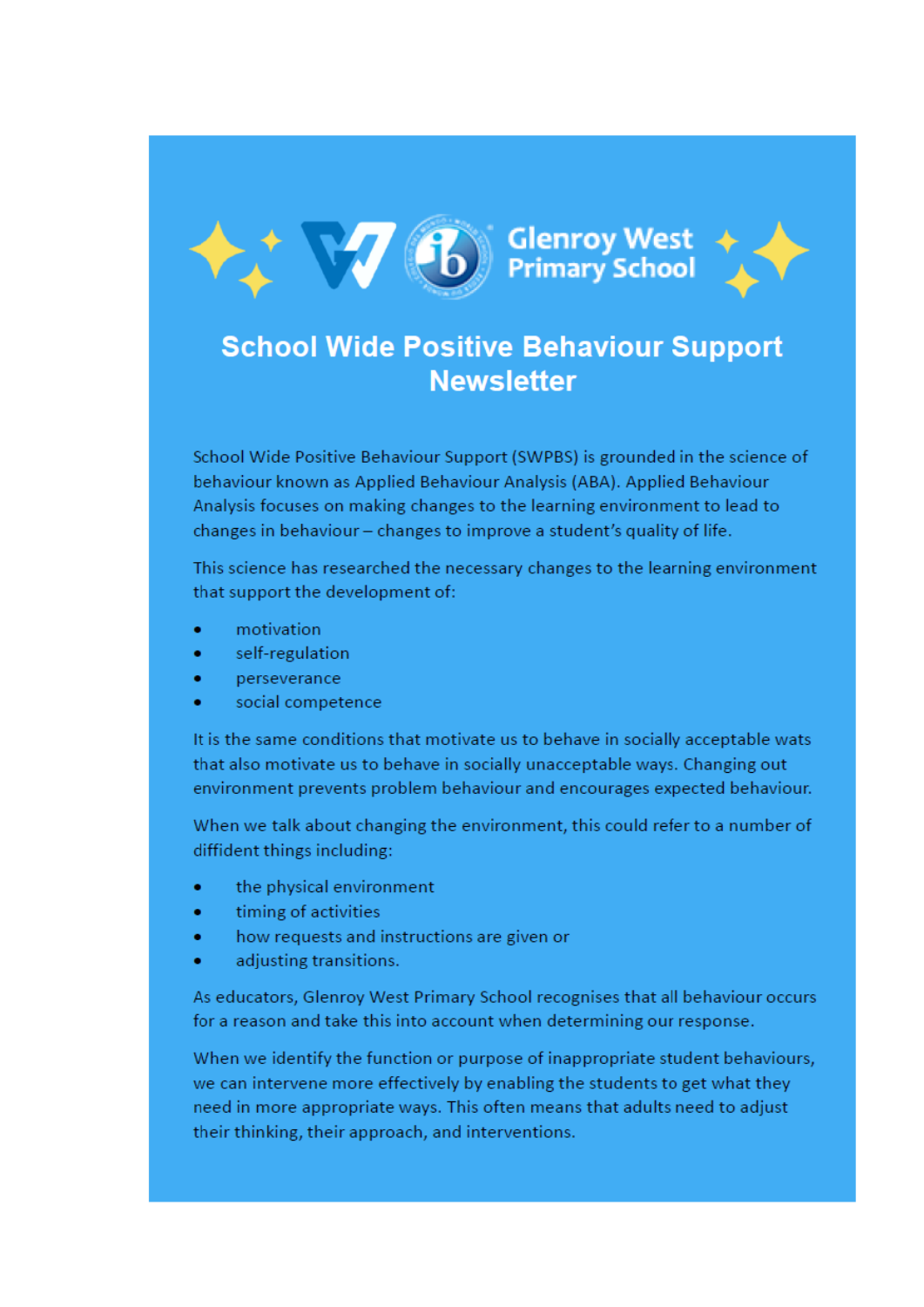## *Reading at home with your child*

As young children learn to read it is important to encourage, support and praise their efforts. Our home reading program is based on the children bringing home one book each night and returning this book every day. If you don't get a chance to read at home, please send the book back to school anyway as we read with parents some days. The books your child will bring home are not intended to be difficult. The children should experience success and work on their reading skills that we have introduced at school. Listed are some things to remember as you enjoy books and stories at home together:

- Make a regular time to read each day (about 10 minutes) where there are no distractions. Ensure this is a stressfree, enjoyable experience
- Be excited about reading the book your child has selected (even if they have chosen the same book again)
- Before reading, look at the cover, title and pictures to predict what the book is about
- We have 3 ways of reading so you may like to ask your child which one they would like to do? You can vary this from night to night

Reading the pictures - look at the pictures and 'read' what they see. Often beginning readers tell a story by looking at the pictures. This is a valuable skill and makes for good discussion.

Reading the words – point to each word and read the words. It is still important to look at the pictures and check for understanding. If your child makes an error, allow them time to self-correct or read to the end of the page/book and go back to the difficult word to discuss it. Remember to praise their efforts, then show them the word. You could ask, will the picture help? Does that sound right? What does the word start with? Does it make sense?

Retelling the story – after the book has been read (you may like to read it to your child if they are reluctant) then the child retells the story in their own words. This can be done with the book closed or by looking over the pictures. Children can also draw a picture of what happened after they retell the story.

- Encourage your child to point to the words as he/she reads
- Ask your child to look closely at the pictures when reading to help work out what the words might be (please do not cover the pictures as this cross checking is an important skill when learning to read).
- Ask your child to check for understanding as they read. This means stopping often (close the book for a moment) and ask who is in the story and what has happened?
- Enjoy reading to your child as well as listening to them read. You are an important role model for your child
- Make reading fun!

Anne Kyriacou Assistant Principal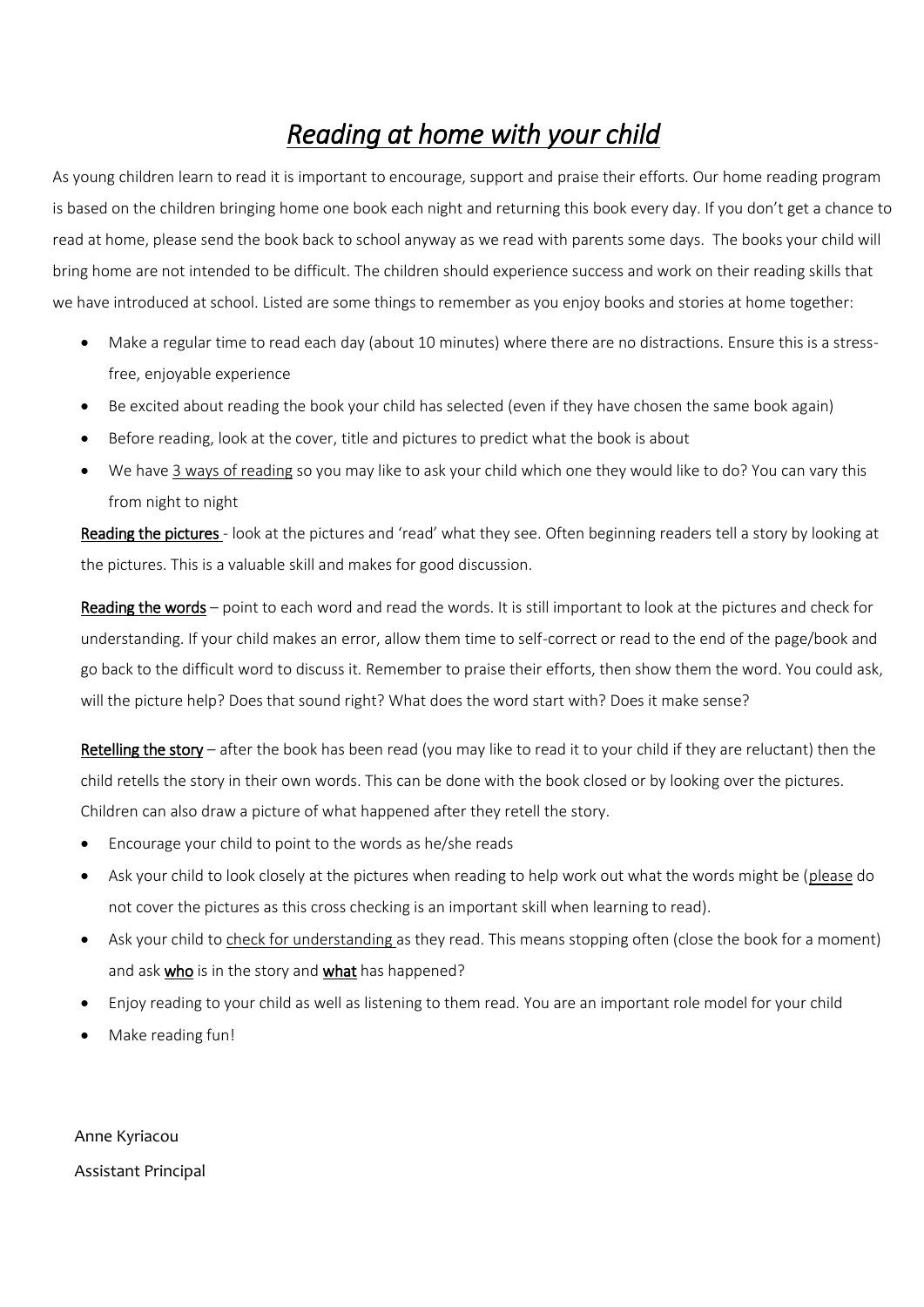# **SCHOOL WIDE POSITIVE** BEHAVIOURS SUPPORT Newsletter

## TERM 2, WEEK 1





## **SCHOOL WIDE MATRICES**

School-Wide Positive Behaviour Support (SWPBS) is a whole school framework which helps schools to create positive learning environments. Earlier this year the school began implementing and encouraging positive behaviours as outlined on our school wide matrix.

As part of the SWPBS framework the school has placed individualised matrices in designated areas within the school. This will assist in reminding students of the expected behaviours in these spaces and assist teachers in encouraging and rewarding positive behaviours throughout the school.